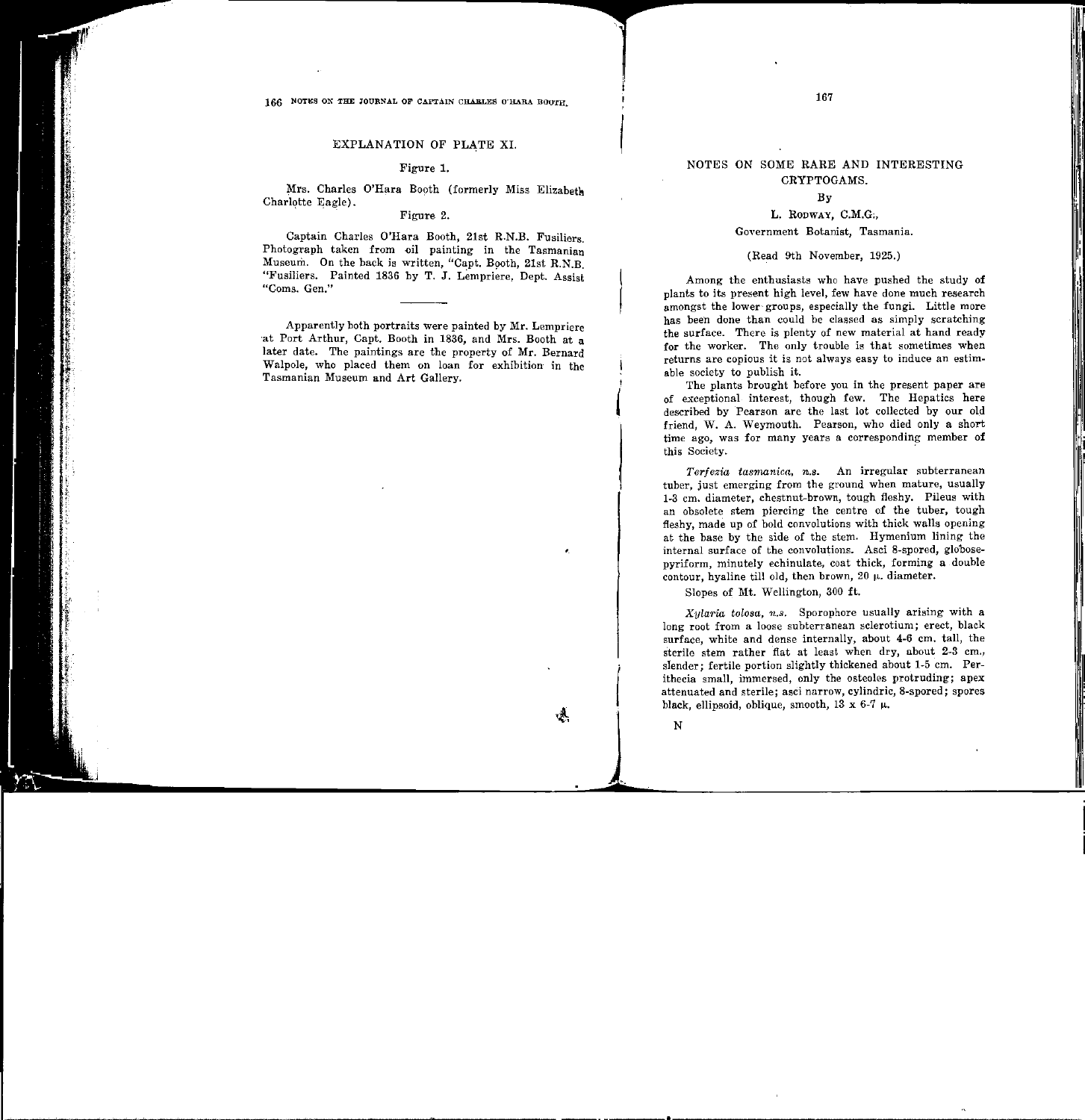BY L: RODWAY, C.M.G.

### 168 NOTES ON SOME RARE AND INTERESTING CRYPTOGAMS.

Near to *X. deceptiva* of Lloyd. Located at Tolosa, also at Morialto Gorge, near Adelaide.

Gymnomycis megasporus, n.s. Tuber about 1 cm. diameter, rugose, brown to pale, rather dense; gleba pale, peri. dium absent, tubes small, much contorted. Spores globose, hyaline, surface of a dense coat of short clubs, 15-20  $\mu$ . dia. meter.

 No doubt near G; *seminudus,* but -complete absence of peridium, the dense coat of short clubs, and size of spores make it very distinct.

*Melanobotrys, n.g.* Perithecia sessile on a divided treelike stem arising from an enlargement of the bark of the tree. black, the perithecia globose, free, 0.5 mm. diameter, no osteole; spores dark brown, smooth, uniseptate, 12 x 3  $\mu$ .

*Melanobotrys tasmanicus, n.s.* Growing on a gall exp'anded on the stem of *Nothofagus cunninghami;* the branches about 5-8 mm. high. Apparently the fungus perennates in the surface wood, causing a pulvinate enlargement.

West Coast, on stems of *Nothofagus.* 

*Hyphoscypha coccinea, n.s.* Discoid, obtuse, margin thick, waxy; disc orange-red, slightly concave, 2-6 mm. diameter, margin and external surface pale, covered with short hypha! protuberances. Asci linear cylindric; spores eight uniseriate, oblong, obtuse, at first hyaline, smooth, 16 x 8  $\mu$ . When mature rather larger and armed with coarse asperities.

On rotten wood, National Park, 1,000 ft; altitude.

*Hyphoscypha* is ,pretty close to *Dasyscypha,* but differs by the external surface being rough with hyphal protuberances, instead of spreading cottony hairs.

Amongst Hepatics besides the new species forwarded by Pearson I desire to record the great variability of *Aplozia (Solenostoma) rotata,* Mitton.

*Aplozia (Solenostoma) rotata,* Mitt., is consistent in structure, but in colour and size varies greatly, according to surroundings. It is common for the tips of the branches to be deep red, but when growing in shade it is uniformly green. In exposed places on Mt. Wellington, also on Blue Tier, it is deep red and small, with leaves often less than half a millimetre diameter, but at Lake Petrarch and Snug River it is vivid green, and leaves often exceeding two millimetres.

This· difference in· size of leaf would be. of little interest jf happening to the organs of one of the higher plants, but rnosses and fungi are supposed to be more uniform in size, and many a new species has been recorded for less distinction than occurs in this species.

In the Kew Bulletin No.2, 1924, there appeared a paper on Tasmanian Hepatics by Mr. Pearson, in which are described some new varieties and species. It may interest  $\frac{1}{10}$  students if a short reference to these is made.

No record of most localities is made.

*Lophocolea heierophylloides,* Ness. This is admittedly a very variable plant. Pearson marks two forms as being distinguished from the type. Var. *decurrens* distinguished by its larger and very decurrent leaves, and some stems appearing to be winged, and its large underleaves.

Var. *macrocalyx.* Only differing from var. *decurrens*  in having a very large involucre.

*Symphyomitra weymouthii, Pearson.* Sterile, small, pale green, whitish below, loosely cæspitose. Stem prostrate, simple or slightly branched, very tender, antical side plane, postical rounded, 8 x 6 and 6 x 4 cells, cortical cells similar to the inner; branches lateral, slightly postical, arising from below the leaf, radiculose, rhizoids hyaline, straight, ascending to apex of the stem; flagelliferous, flagellæ postical microphyllous, radiculose. Leaves horizontally inserted, imbricate, slightly concave on plane, broadly ovate, oblong-ovate or roundish-oblong-quadrate, entire or retuse, upper (postical) margin extending to middle of the stem, lower leaves smaller bifid; cells medium size, 4-5-6 sided; walls thin, no trigones.

Dimensions: Stem, 1.3 to 2.5 em. long; diam., .2 mm., with leaves 2.25 mm. wide; leaves, 1.5 mm. x 1 mm., 1.25 x .9 mm.

Lophocolea bicuspidata, Pearson. Monœcious, medium size, dark to dull green in colour, loosely cæspitose. Stems irregularly and sparingly branched. Leaves sub-opposite horizontal to patent, antical margin long decurrent, straight or slightly curved, postical margin, .curved long triangular, margin entire, apex 5-6 times narrower than the base, bicuspidate segments acuminate, upper larger than the lower, sinus rounded; texture delicate, cuticle. slightly. papillose; . cells medium sized quadrate, walls thick, trigones minute. Underleaves large, connate, with both leaves or one only,

 $\vert$